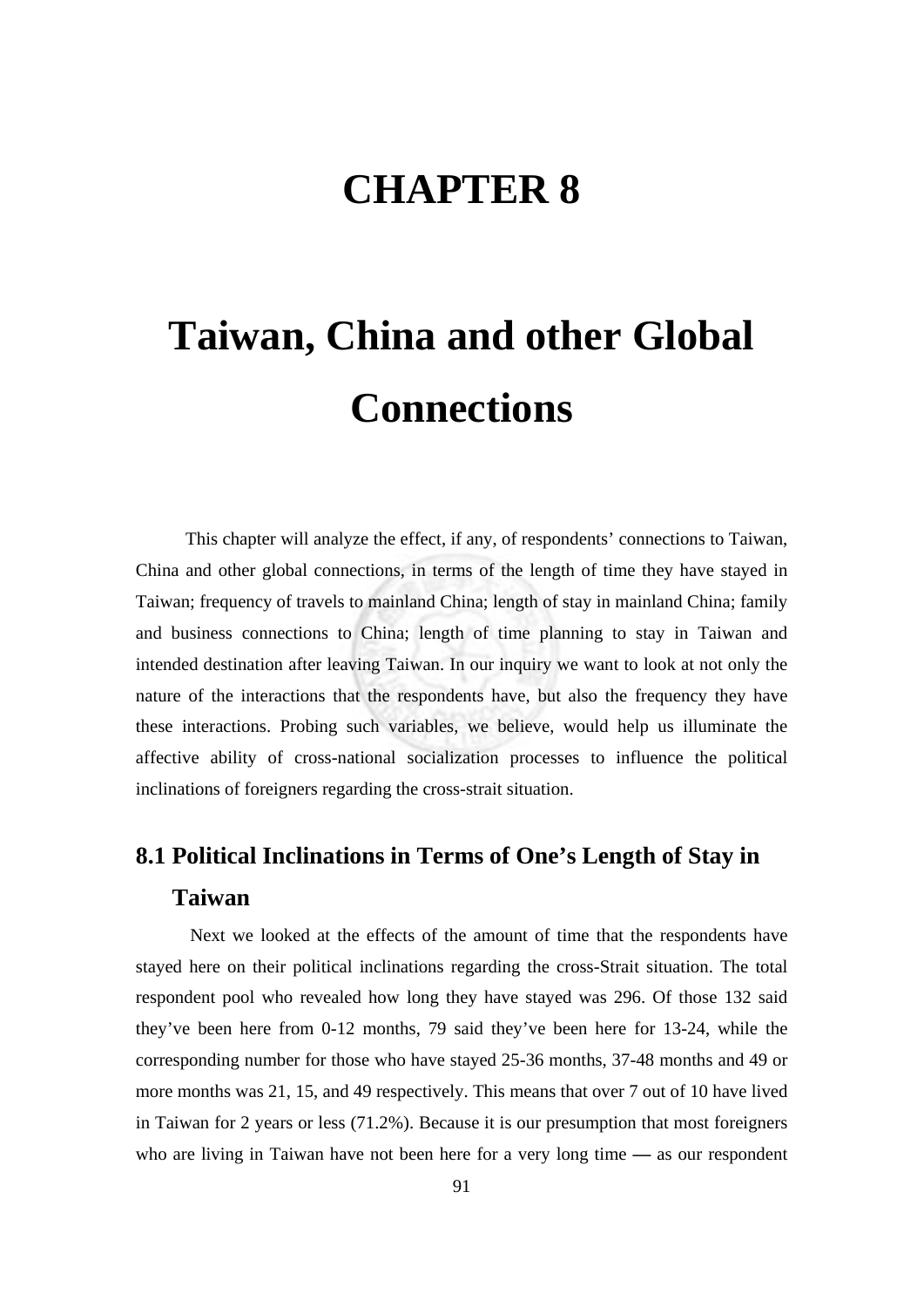pool suggests **—** we thought that the amount of time they have stay here might be an useful independent variable to analyze the political inclinations of foreigners regarding the cross-Strait situation. We should also note, however, that our sample is heavily laden with students, and most tend not to stay here for over four years to pursue an undergraduate degree or two years to complete a master's degree or for language instruction.

| Months     | Total | Unification now<br>┬ | Ņ<br>Independence now | $\ddot{ }$<br>Unification later | $\ddot{+}$<br>Independence later | Ņ<br>Decide later | $\varphi$<br>Status quo forever | No answer<br>$\subset$ | Weird answer<br>Ķ- |
|------------|-------|----------------------|-----------------------|---------------------------------|----------------------------------|-------------------|---------------------------------|------------------------|--------------------|
| 12 or less |       |                      |                       |                                 |                                  |                   |                                 |                        |                    |
| No.        | 132   | $\mathbf{1}$         | 14                    | 28                              | 34                               | 29                | 5                               | 16                     | 5                  |
| $(\%)$     | (100) | (0.7)                | (10.6)                | (21.2)                          | (25.7)                           | (21.9)            | (3.7)                           | (12.1)                 | (3.7)              |
| $13 - 24$  |       |                      |                       |                                 |                                  |                   |                                 |                        |                    |
| No.        | 79    | 3                    | 8                     | 10                              | 17                               | 17                | 10                              | 12                     | $\overline{2}$     |
| $(\% )$    | (100) | (3.7)                | (10.1)                | (12.6)                          | (21.5)                           | (21.5)            | (12.6)                          | (15.1)                 | (2.5)              |
| $25 - 36$  |       |                      |                       |                                 |                                  |                   |                                 |                        |                    |
| No.        | 21    | $\overline{2}$       | $\overline{2}$        | 3                               | 9                                | $\overline{2}$    | $\overline{2}$                  | 1                      | $\boldsymbol{0}$   |
| $(\% )$    | (100) | (9.5)                | (9.5)                 | (14.2)                          | (42.8)                           | (9.5)             | (9.5)                           | (4.7)                  | (0)                |
| $37 - 48$  |       |                      |                       |                                 |                                  |                   |                                 |                        |                    |
| No.        | 15    | 1                    | $\overline{2}$        | 1                               | $\overline{2}$                   | $\mathbf{1}$      | $\overline{2}$                  | 5                      | $\boldsymbol{0}$   |
| $(\%)$     | (100) | (6.6)                | (13.3)                | (6.6)                           | (13.3)                           | (6.6)             | (13.3)                          | (33.3)                 | (0)                |
| 49 or over |       |                      |                       |                                 |                                  |                   |                                 |                        |                    |
| No.        | 49    | $\overline{0}$       | $\overline{4}$        | 8                               | 10                               | 15                | 6                               | 5                      | $\mathbf{1}$       |
| (%)        | (100) | (0)                  | (8.1)                 | (16.3)                          | (20.4)                           | (30.6)            | (12.2)                          | (10.2)                 | (2.0)              |

**Table 8-1:** Foreigners' Political Inclinations in Terms of Time They've Stayed in Taiwan

 We found that the group most likely to leave the last question blank comprised of those who've stayed here for 37-48 months with 33%, followed by those who've stayed 13-24 months (15.1%, followed by 0-12 months (12.1%) and by those who've lived here for over 49 months (10.2%). The results show that those who've stayed here for 25-36 months are most likely to answer the last question with a figure of 4.7%. The 25-36 age, in fact, seems like the major anomaly among the groups. In particular, they ranked highest in supporting independence later with 42.8%, compared to groups 0-12, 13-24, 37-48 and 49 or over, with 25.7%, 21.5%, 13.3%, and 20.4% respectively. On other answers, though, the group gave support in a narrow band between 9.5% for answers 1, 2,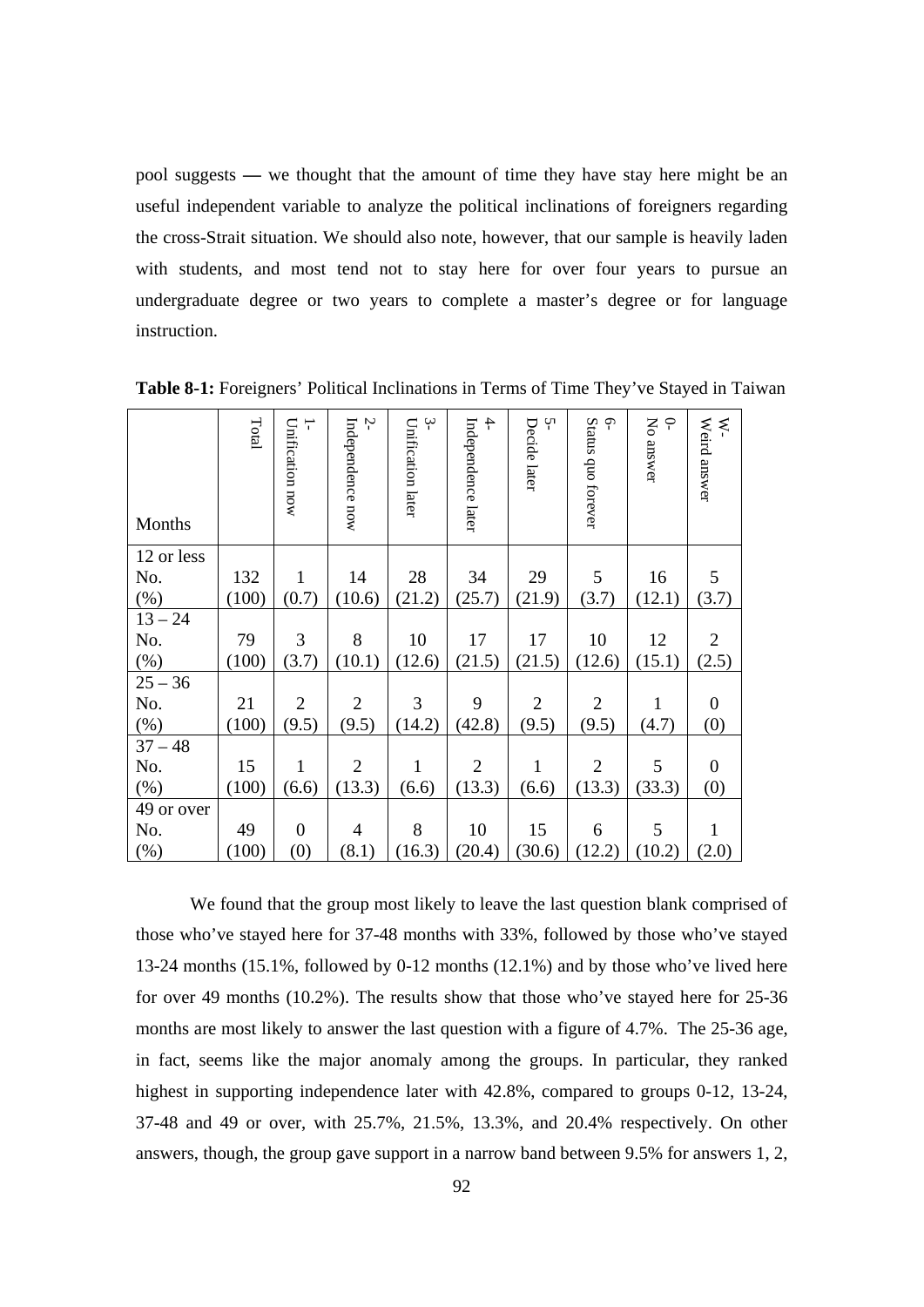5 and 6 and 14.2% for answer 3. In contrast, the band for the corresponding answers for the 0-12, 13-24, 37-48 and 49 or over groups were 0.7%-21.9%, 3.7%-21.5%, 6.6%- 13.3%, 0%-30.6%, respectively. Noteworthy also is that the 37-48 month group has any significant peaks in support for the respective choices on the unification/independence question.

This suggests that the 25-36 age group is less to prone to have their inclinations scattered along the political spectrum and concentrated in the status quo now/independence later category. Moreover, while the 49+ month group, while over  $\frac{1}{4}$ supporting independence at some point in time (28.5%), the data shows that the majority supporting the wait and see attitude **—** status quo now, decide independence or unification later **—** with 30.6%, whereas correspondingly the figure for the other groups in ascending order according to the time they've stayed here is 21.9%, 21.5%, 9.5%, and 6.6%.

This suggests that for those who have been here 24 months are less, they might be more inclined to pick a position regarding the cross-Strait relationship, for those who've been here between 2-3 years tend to support independence more and those who've stayed here for over four years tend to either support independence or to decide the question at a later point. If we were to sum the percentages of respondents who are both non-aligned toward independence or unification now but support the status quo for now **—** that is, the sum of questions 5 and 6, we find that those 49 or older are in highest support (42.8%), followed by the groups 13-24, 0-12, 37-48 and 35-36 with 34.1%, 25.6%, 19.9% and 19.0%, respectively.

#### **8.2 Political Inclinations in Terms of the Number of Countries One Has Traveled**

 Next we looked at the number of countries the respondents have traveled. A total of 271 surveys were collected from respondents who answered the question. Of these, 109 said they traveled 1-3 countries (40.2%), 40 said they traveled 4-6 countries (14.7%), 26 said they've traveled 10-12 countries (9.5%) and 62 said they've traveled 13+ (22.8%). As for the few respondents who answered 0, their response was automatically coded as "1", since they've traveled to Taiwan at least. This adjustment, should not significantly affect the results as categorized here, since no "0 countries" categories was provided. We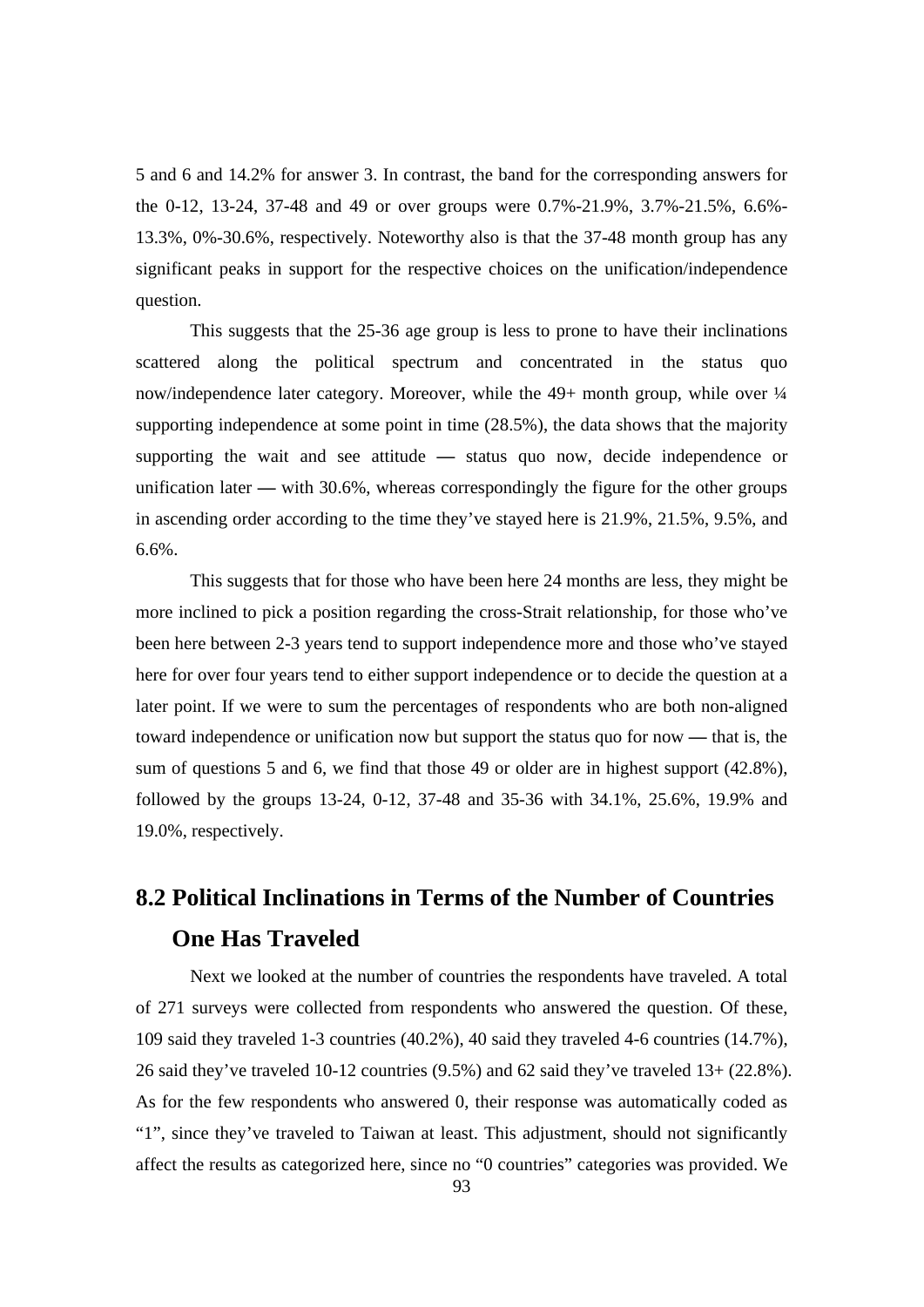found that those in the categories with the fewest countries travels tended to leave the last question blank with over a quarter doing so (25.6%), followed by the 10-12 group (5.8%), followed by the 7-9 group (3.8%), followed by the 4-6 group (2.5%) and lastly followed by the  $13+$  group  $(1.6\%)$ .

Our main finding is that there is a significant rift between respondents who have traveled 1-3 countries and all the others who have traveled to more than 3 countries. Those who have traveled to 4-6 countries rate independence later very highly at 42.5%; for those visiting 7-9 countries, 10-12 countries and 13 countries or more, the rating for independence later was 26.9%, 32.3%, and 32.2%, respectively. In contrast, only 10% of those who visited 1-3 countries chose independence later. Since a relatively low percentage of respondents in the 1-3 category answered the question, it is perhaps unsurprising to find also that the percentage in which they supported independence now or later taken together is also relatively low at 19.1%. This is in contrast to the groups who have traveled 4-6, 7-9, 10-12 and  $13+$  countries with those supporting either independence now or independence later at rates of 52.5%, 38.4%, 47% and 40.2%, respectively. Thus we can say that people who have traveled to more than 1-3 countries tend to support independence at some point in time. Yet to completely characterize the group who have traveled 1-3 countries are mostly either blasé about the issue or are unwilling to provide an answer would be incorrect.

The fact that as the number of countries traveled declines while the proportion of those leaving the question on political inclinations blank alludes to the ability of worldly experiences to help develop one's political psychology, which leans either toward pro unification or pro independence. In fact, the 1-3 countries traveled group are ranked second in the 5 respective categories on answer choice 1 and answer choice 3 taken together, with over 1/5 of those respondents (22.8), which fell short of the top rated group in that category by only 0.2% , namely, the 7-9 countries group who supported unification now at 0% and unification later at 23%. Moreover, the 1-3 countries traveled group could also are also exceptional in the sense that they tend to support independence now or independence later at quite low levels, less than twice as much compared to the other groups. However, roughly speaking, we can say that the number of countries traveled has little effect on unification in the future.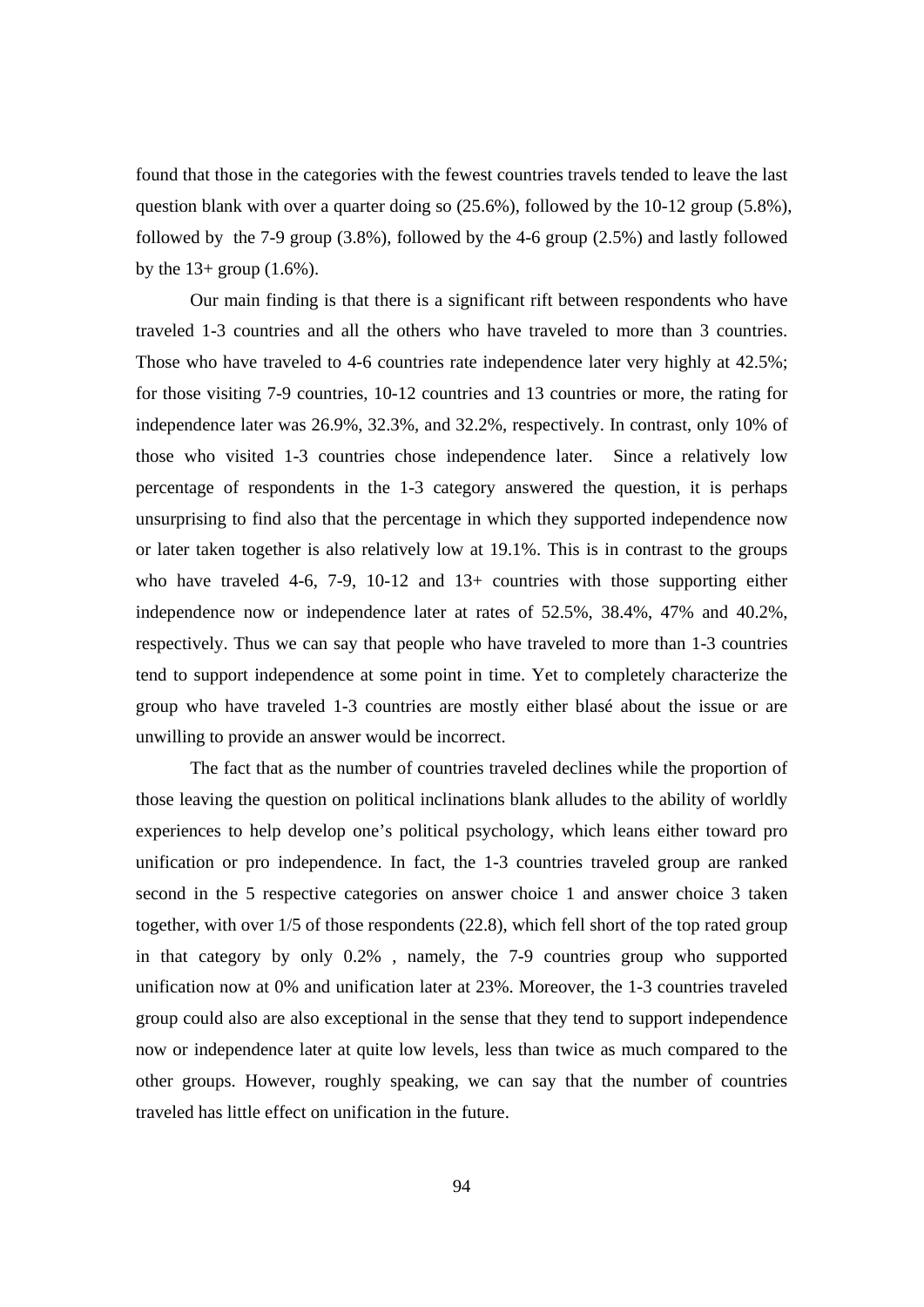| Countries traveled | Total | T<br>Unification now | Ņ<br>Independence now | $\sim$<br>Unification later | $\ddot{+}$<br>Independence later | Ņ<br>Decide later | Status quo forever<br>Ģ | No answer<br>P | Weird answer<br>$\lesssim$ |
|--------------------|-------|----------------------|-----------------------|-----------------------------|----------------------------------|-------------------|-------------------------|----------------|----------------------------|
| $1 - 3$            |       |                      |                       |                             |                                  |                   |                         |                |                            |
| No.                | 109   | 3                    | 10                    | 22                          | 11                               | 23                | 9                       | 28             | 3                          |
| $(\%)$             | (100) | (2.7)                | (9.1)                 | (20.1)                      | (10.0)                           | (21.1)            | (8.2)                   | (25.6)         | (2.7)                      |
| $4 - 6$            |       |                      |                       |                             |                                  |                   |                         |                |                            |
| No.                | 40    | $\theta$             | $\overline{4}$        | 7                           | 17                               | 3                 | 7                       | 1              |                            |
| $(\%)$             | (100) | (0)                  | (10.0)                | (17.5)                      | (42.5)                           | (7.5)             | (17.5)                  | (2.5)          | (2.5)                      |
| $7 - 9$            |       |                      |                       |                             |                                  |                   |                         |                |                            |
| No.                | 26    | $\mathbf{0}$         | 3                     | 6                           | $\overline{7}$                   | 8                 | $\mathbf{1}$            | $\mathbf{1}$   | $\overline{0}$             |
| $(\%)$             | (100) | (0)                  | (11.5)                | (23.0)                      | (26.9)                           | (30.7)            | (3.8)                   | (3.8)          | (0)                        |
| $10 - 12$          |       |                      |                       |                             |                                  |                   |                         |                |                            |
| No.                | 34    | $\mathbf{0}$         | 5                     | $\overline{4}$              | 11                               | 10                | $\mathbf{1}$            | $\overline{2}$ | 1                          |
| (% )               | (100) | (0)                  | (14.7)                | (11.7)                      | (32.3)                           | (29.4)            | (2.9)                   | (5.8)          | (2.9)                      |
| 13 or over         |       |                      |                       |                             |                                  |                   |                         |                |                            |
| No.                | 62    | 3                    | 5                     | 9                           | 20                               | 18                | 3                       | 1              | 3                          |
| (%)                | (100) | (4.8)                | (8.0)                 | (14.5)                      | (32.2)                           | (29)              | (4.8)                   | (1.6)          | (4.8)                      |

**Table 8-2:** Foreigners' Political Inclinations in terms of Number of Countries They've Traveled

Among the group that has traveled to 4-6 countries we also found that compared to the other groups, they tended not to support keeping the status quo now and move either towards unification or independence later. Namely, the group only 1 in 4 responded to either answer choice 5 or 6, whereas for those who've traveled 1-3, 7-9, 10- 12, +13 their corresponding support rate was much higher at 29.3%, 34.5%, 32.3%, and 33.8%, respectively. However, the 4-6 group also supported option 6 most **—** keeping the status quo forever **—** compared to the other groups at 17.5% while also correspondingly for the other groups were 8.2%, 3.8%, 2.9%, and 4.8%, respectively. The fact that the group that is least likely to move to either unification or independence at some point in time but most like likely to want to keep the status quo forever is a thought provoking characteristic about the 4-6 countries group.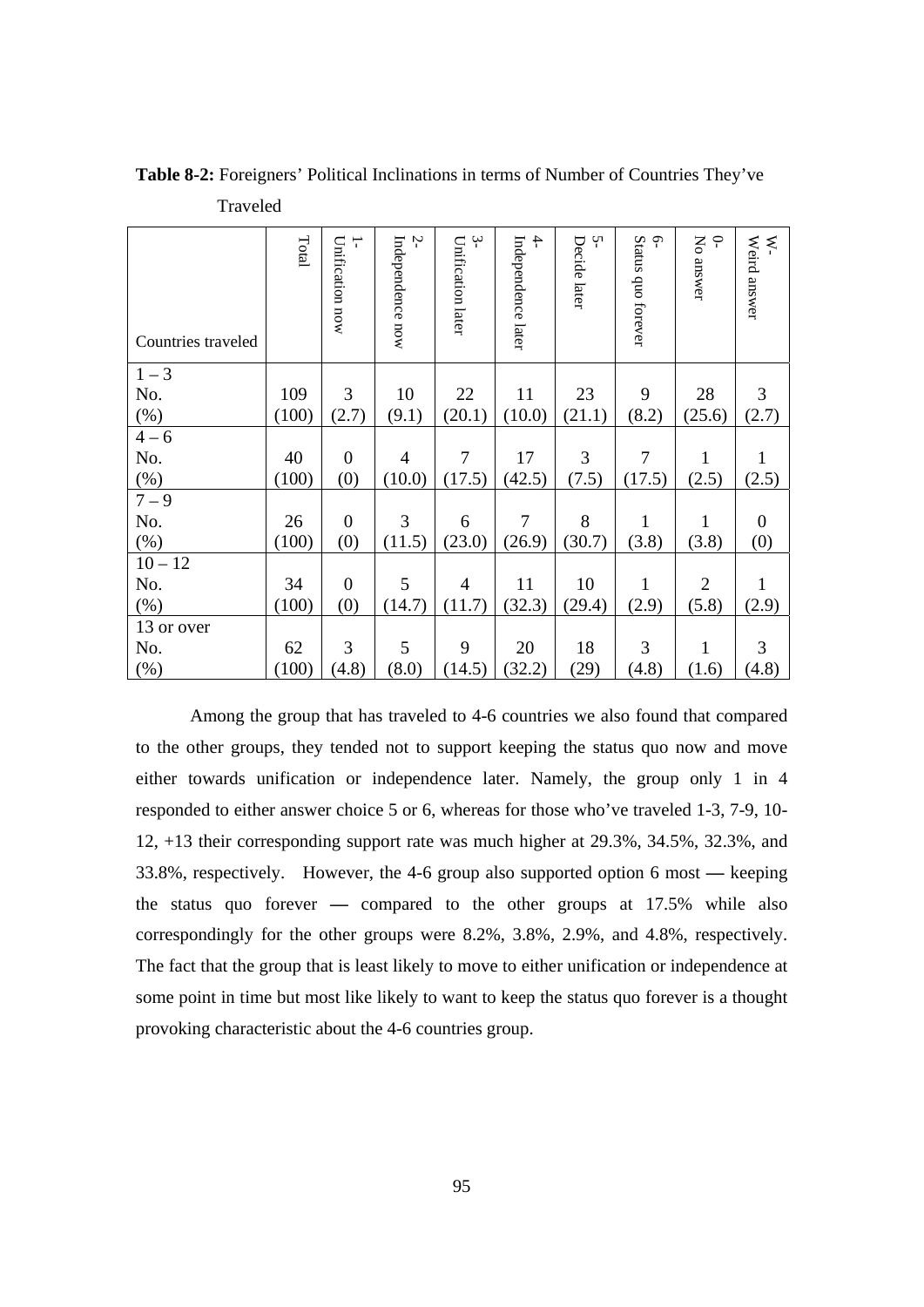#### **8.3 Political Inclinations in Terms of One's Frequency of Travels to Mainland China**

 Next we looked at the number of times the respondents have traveled to mainland China (excluding Hong Kong and Macao). Only 190 respondents responded to the question. Of these, 118 (62.1%) had never visited mainland China, 47 (24.7%) had visited once, 10.1% had visited twice, 6.3% had visited had three times, and 6.8% had visited four times or more.

Our findings suggest that 23.0% of those who have traveled to China 4 times or more are pro-unification **—** a rate that is much higher than the aggregate average of some 2.3% point in time if they had never visited mainland China compared to people who have visited mainland once. However, among those who have visited China three times or two times the corresponding rate is 0% and 0%. Those visiting China once and twice are at rates slightly higher at 1.6% and 4.3%, respectively. The people who have traveled to China 4 times or more are inclusive of those who have traveled to China many times. Therefore, our findings suggest that those who have visited China many times tend to be more pro-unification now than the other peer groups.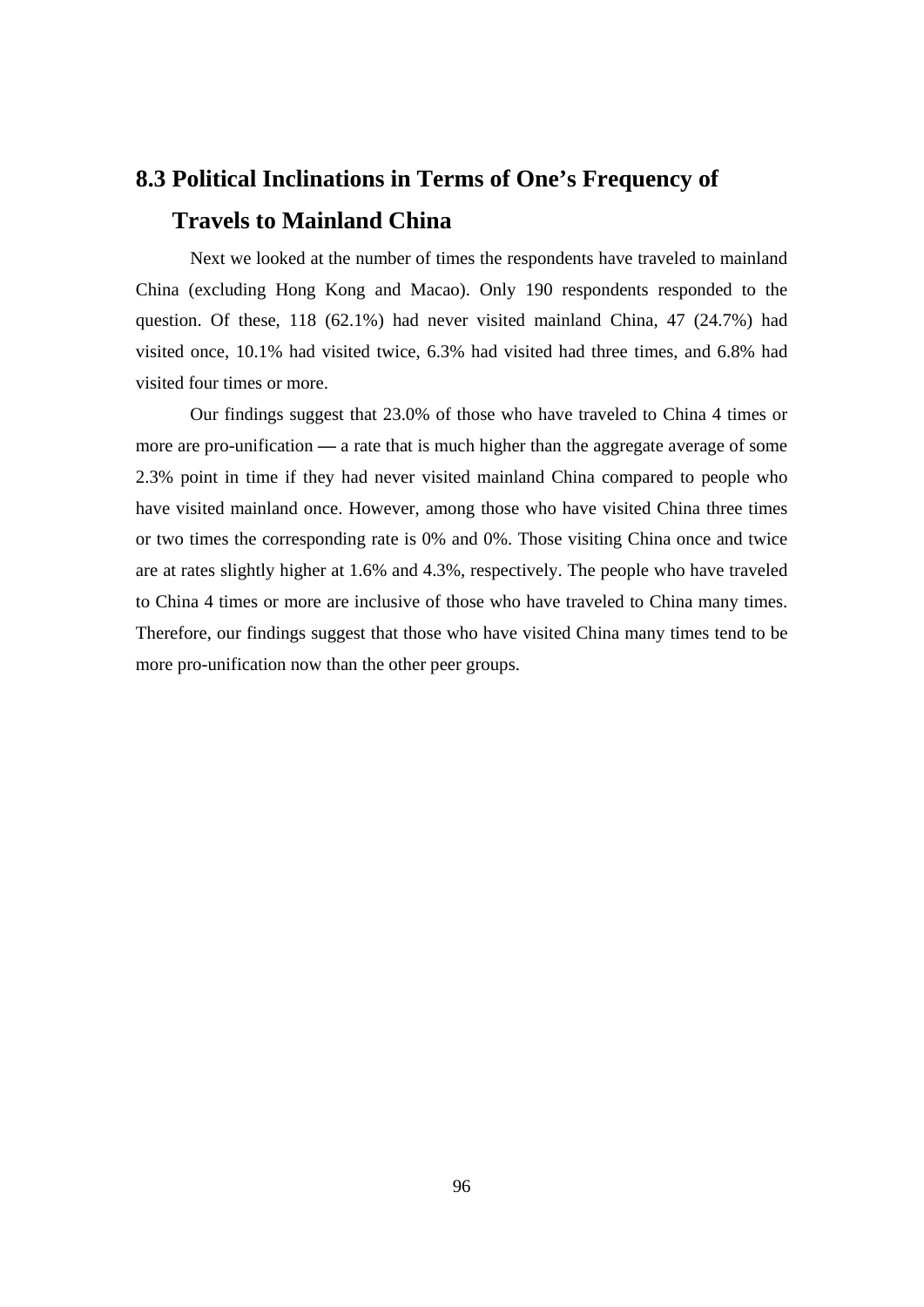| Number of China<br><b>Visits</b> | Total | ÷<br>Unification now | Ņ<br>Independence now | $\ddot{ }$<br>Unification later | $\ddot{+}$<br>Independence later | Ņ<br>Decide later | <b>م</b> ۔<br>Status quo forever | $\varphi$<br>Σρ<br>answer | Weird answer<br>×- |
|----------------------------------|-------|----------------------|-----------------------|---------------------------------|----------------------------------|-------------------|----------------------------------|---------------------------|--------------------|
| $\boldsymbol{0}$                 |       |                      |                       |                                 |                                  |                   |                                  |                           |                    |
| No.                              | 118   | $\overline{2}$       | 8                     | 22                              | 40                               | 28                | 10                               | $\overline{4}$            | $\overline{4}$     |
| $(\%)$                           | (100) | (1.6)                | (6.7)                 | (18.6)                          | (33.8)                           | (23.7)            | (8.4)                            | (3.3)                     | (3.3)              |
| $\mathbf{1}$                     |       |                      |                       |                                 |                                  |                   |                                  |                           |                    |
| No.                              | 47    | $\overline{2}$       | 10                    | $\overline{4}$                  | 9                                | 13                | 6                                | 3                         | $\boldsymbol{0}$   |
| (%)                              | (100) | (4.2)                | (21.2)                | (8.5)                           | (19.1)                           | (27.6)            | (12.7)                           | (6.3)                     | (0)                |
| $\overline{2}$                   |       |                      |                       |                                 |                                  |                   |                                  |                           |                    |
| No.                              | 23    | $\boldsymbol{0}$     | $\overline{2}$        | 5                               | 5                                | $\overline{4}$    | 6                                | 1                         | $\boldsymbol{0}$   |
| (%)                              | (100) | (0)                  | (8.6)                 | (21.7)                          | (21.7)                           | (17.3)            | (26.0)                           | (4.3)                     | (0)                |
| $\overline{3}$                   |       |                      |                       |                                 |                                  |                   |                                  |                           |                    |
| No.                              | 12    | $\boldsymbol{0}$     | $\mathbf{1}$          | 3                               | $\overline{2}$                   | 3                 | $\mathbf 1$                      | $\boldsymbol{0}$          | $\boldsymbol{0}$   |
| (%)                              | (100) | (0)                  | (8.3)                 | (25)                            | (16.6)                           | (25.0)            | (8.3)                            | (0)                       | (0)                |
| $4+$                             |       |                      |                       |                                 |                                  |                   |                                  |                           |                    |
| No.                              | 13    | 3                    | $\mathbf{1}$          | $\mathbf{1}$                    | $\overline{2}$                   | 5                 | $\mathbf 1$                      | $\boldsymbol{0}$          | $\boldsymbol{0}$   |
| (%)                              | (100) | (23.0)               | (7.6)                 | (7.6)                           | (15.3)                           | (38.4)            | (7.6)                            | (0)                       | (0)                |

**Table 8-3:** Foreigner's Political Inclinations in Terms of Times They've Visited Mainland China

 In terms of supporting independence, the results seem clearer. Namely, one is less likely to support Taiwan independence as the frequency of visits to mainland China rises. Taken together this means that one becomes more in support of the status quo without any inclinations towards either independence as frequency of visits to China rises. This is evinced by the fact that 40.5% of respondents who have never traveled to China either chose independence now or later, whereas correspondingly, the statistic was 40.3%, 30.3%, 24.9%, 22.9% for those who have traveled to China once, twice, three times and 4 or more times, respectively.

Those who have never traveled to China supported independence later 33.8%, the highest of all the groups but many were hesitant to support independence later with only 6.7% support. Moreover, while also shown to be heavily of support of independence, those who have traveled once to China, the respondents who supported independence seemed to be more or less evenly spread between those supporting independence now and status quo now/independence later with 21.2% and 19.1%, respectively. The parity,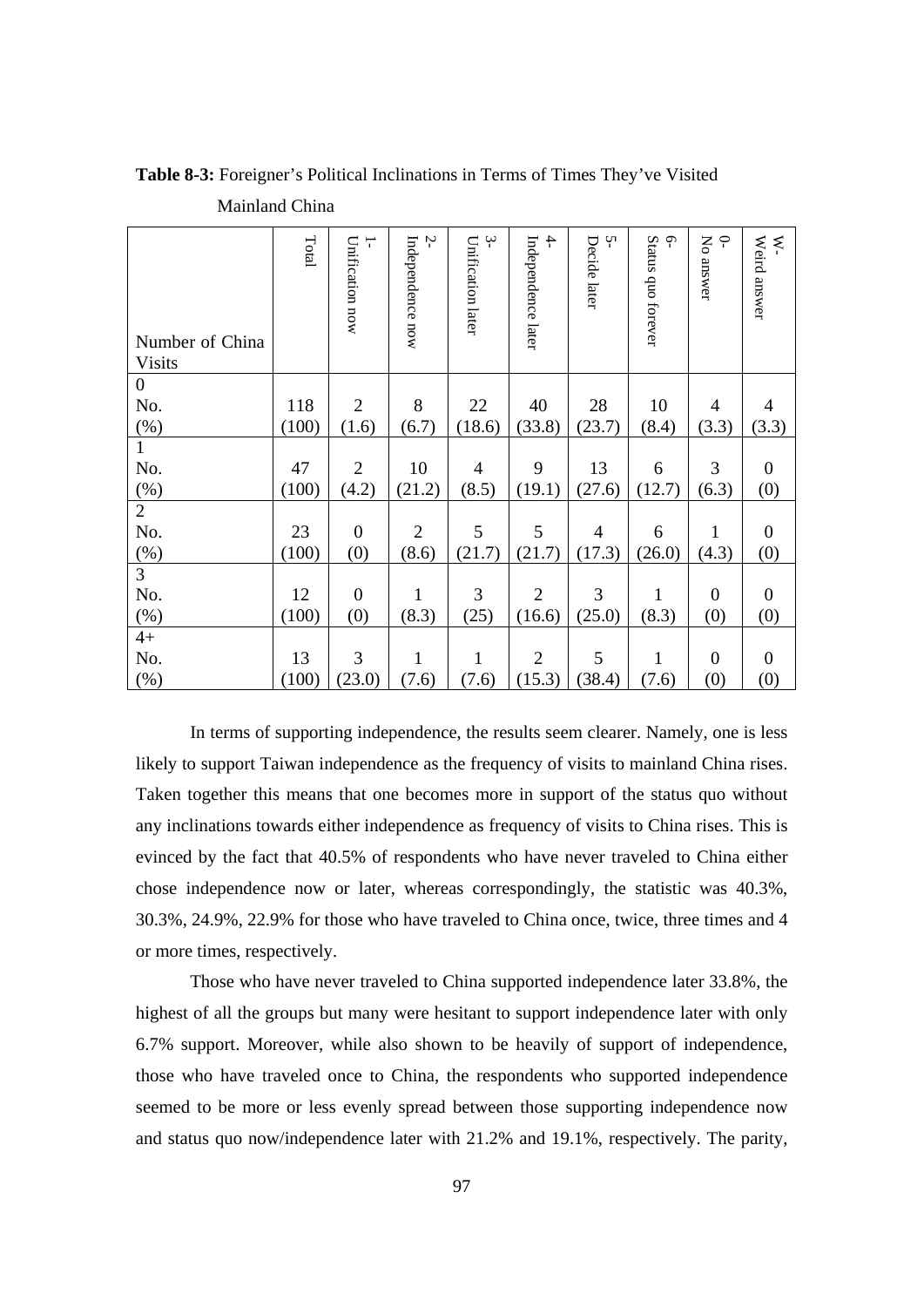however, was not apparent with those traveling to China twice with a corresponding ratio of 8.6:21.7, whereas the ratio was 2:1 with respective support rates of 8.3% and 16.6% for those traveling 3 times, and for those traveling four times the ratio was nearly 2:1 with rates of 7.6% and 15.3%. As pointed out earlier, as someone visits China more, especially 4 or more countries, they are also more likely be either in supporting to decide later or to keep the status quo forever.

#### **8.4 Political Inclinations in Terms of Ones Length of Stay in Mainland China**

 We wanted to further explore the "China Factor" more in depth, which is why we also included a question asking the respondents to indicate how long they've been in China and whether they had financial or familial connections there. We looked at the amount of time one has stayed in Taiwan by categorizing the respondents into the following lengths of time: less than 1 month, over 1 month but less than 12 months and 12 months or more. The question yielded 202 surveys with a response to this question; 136 of those (67.3%) were in China less than a month, 50 (24.7%) more than 1 month but less than 12 months, 15 (7.4%) 12 months or more. We believe the results from the question are much more conclusive than that of what was asked previously about their frequency of visits to China, particularly because so few surveys were collected from those who have traveled there many times. In contrast, asking them about how long they've been there allows us to analyze their exposure to China more accurately because of its ability to depict the temporal dimensions of socialization processes involved into socialization into Chinese society, within the context of being a foreigner in Taiwan.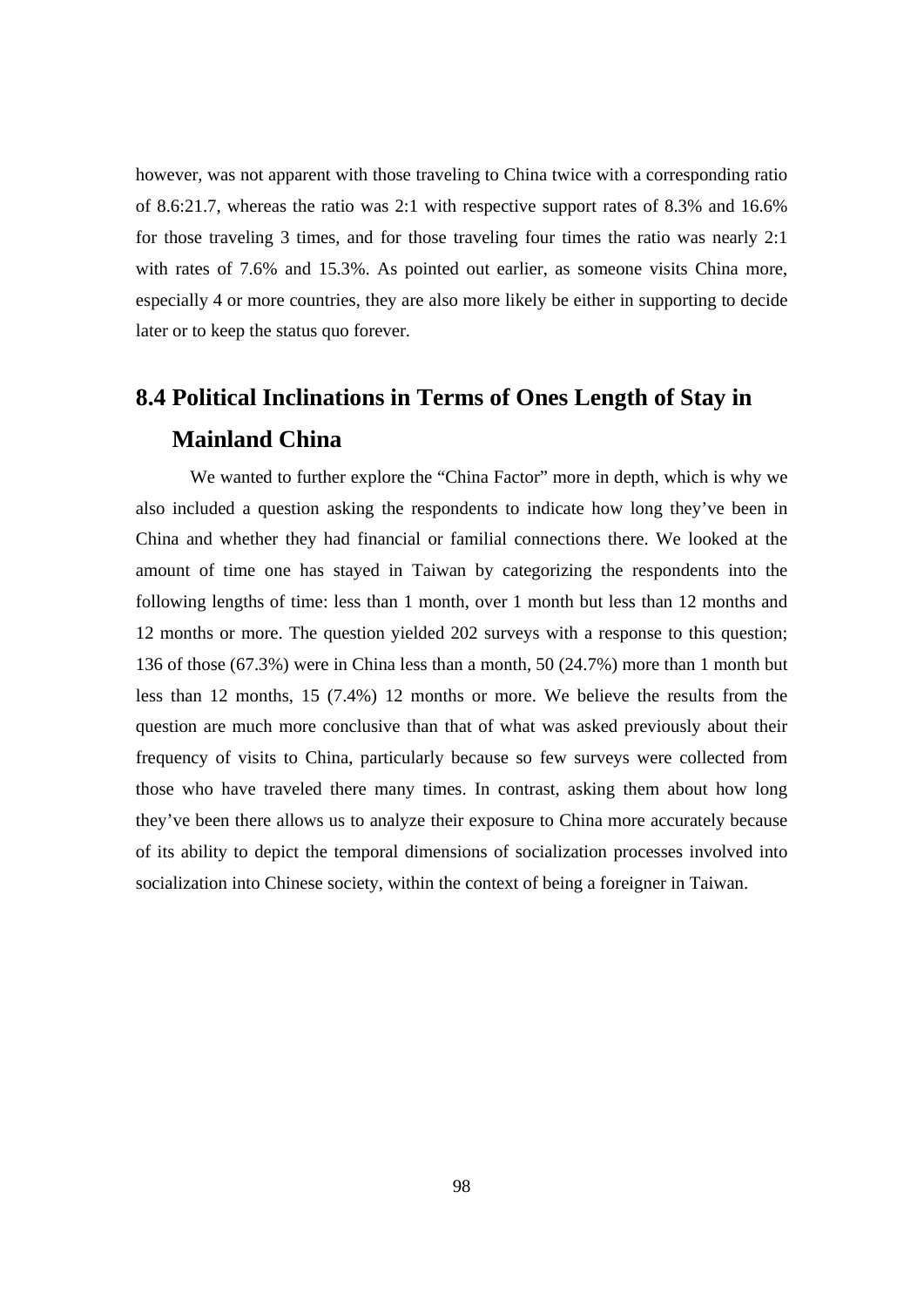| Time Stayed in<br>China<br>Over<br>a<br>Month | Total | Unification now<br>$\overline{1}$ | Ņ<br>Independence now | $\sim$<br>Unification later | $rac{4}{1}$<br>Independence later | Ļ٦<br>Decide later | 6-<br>Status quo forever | $\subset$<br>No answer | W-<br>Weird answer |
|-----------------------------------------------|-------|-----------------------------------|-----------------------|-----------------------------|-----------------------------------|--------------------|--------------------------|------------------------|--------------------|
| Less than 1                                   |       |                                   |                       |                             |                                   |                    |                          |                        |                    |
| Month                                         |       |                                   |                       |                             |                                   |                    |                          |                        |                    |
| No.                                           | 136   | $\overline{2}$                    | 9                     | 25                          | 46                                | 33                 | 11                       | $\boldsymbol{0}$       | $\overline{4}$     |
| $(\%)$                                        | (100) | (1.4)                             | (6.6)                 | (18.3)                      | (33.8)                            | (24.2)             | (8.0)                    | (4.4)                  | (2.9)              |
| Over 1 Months, 2<br>or Less Months            |       |                                   |                       |                             |                                   |                    |                          |                        |                    |
| No.                                           | 28    | $\overline{2}$                    | 7                     | $\overline{2}$              | 6                                 | 10                 | 1                        | $\boldsymbol{0}$       | $\overline{0}$     |
| $(\% )$                                       | (100) | (7.1)                             | (25.0)                | (7.1)                       | (21.4)                            | (35.7)             | (3.5)                    | (0)                    | (0)                |
| Over 2 Months, 3                              |       |                                   |                       |                             |                                   |                    |                          |                        |                    |
| or Less Months                                |       |                                   |                       |                             |                                   |                    |                          |                        |                    |
| No.                                           | 5     | $\overline{0}$                    | $\mathbf{1}$          | $\overline{0}$              | $\overline{2}$                    | $\mathbf{1}$       | 1                        | $\overline{0}$         | $\boldsymbol{0}$   |
| $(\%)$                                        | (100) | (0)                               | (20.0)                | (0)                         | (40.0)                            | (20.0)             | (20.0)                   | (0)                    | (0)                |
| Over 3 Months, 4                              |       |                                   |                       |                             |                                   |                    |                          |                        |                    |
| or Less Months                                |       |                                   |                       |                             |                                   |                    |                          |                        |                    |
| No.                                           | 5     | 1                                 | 5                     | 10                          | 21                                | 14                 | $\overline{4}$           | $\mathbf{1}$           | $\boldsymbol{0}$   |
| $(\% )$                                       | (100) | (0)                               | (20.0)                | (20.0)                      | (40.0)                            | (0.0)              | (0.0)                    | (20)                   | (0)                |
| Over 4 Months, 5                              |       |                                   |                       |                             |                                   |                    |                          |                        |                    |
| or Less Months                                |       |                                   |                       |                             |                                   |                    |                          |                        |                    |
| No.                                           | 13    | $\overline{2}$                    | $\overline{4}$        | 3                           | $\boldsymbol{0}$                  | 3                  | 1                        | $\boldsymbol{0}$       | $\overline{0}$     |
| $(\% )$                                       | (100) | (15.3)                            | (30.7)                | (23.0)                      | (0)                               | (23.0)             | (7.6)                    | (0)                    | (0)                |
| Over 5 Months                                 |       |                                   |                       |                             |                                   |                    |                          |                        |                    |
| No.                                           | 15    | 1                                 | $\overline{2}$        | 3                           | $\overline{0}$                    | $\overline{2}$     | $\overline{2}$           | $\overline{2}$         | $\mathbf{1}$       |
| $(\%)$                                        | (100) | (6.6)                             | (13.3)                | (20.0)                      | (0)                               | (13.3)             | (13.3)                   | (13.3)                 | (6.6)              |

**Table 8-4:** Foreigners' Political Inclinations in Terms of Time they've stayed in China over a Month

Our data suggests that unlike several of the preceding categories that have been analyzed, an overwhelming percentage of the respondents who have indicated their stay in China had also answered the last question regarding unification or independence of China. Namely, for those who have been there more than one month but less than a year indicated, less than 1 than in 50 left the question blank (1.9%), and for those who have stayed there less than a month the figure was only 4.4%, topping out at 13.3% for those who have been there for over a year. This compares to the participation rates of other categories that were pushing 40%, such as those with less than middle school at 38.7%. It is difficult to speculate on why people who have revealed their time stayed in China are also more willing to answer the last question, but one interpretation is that some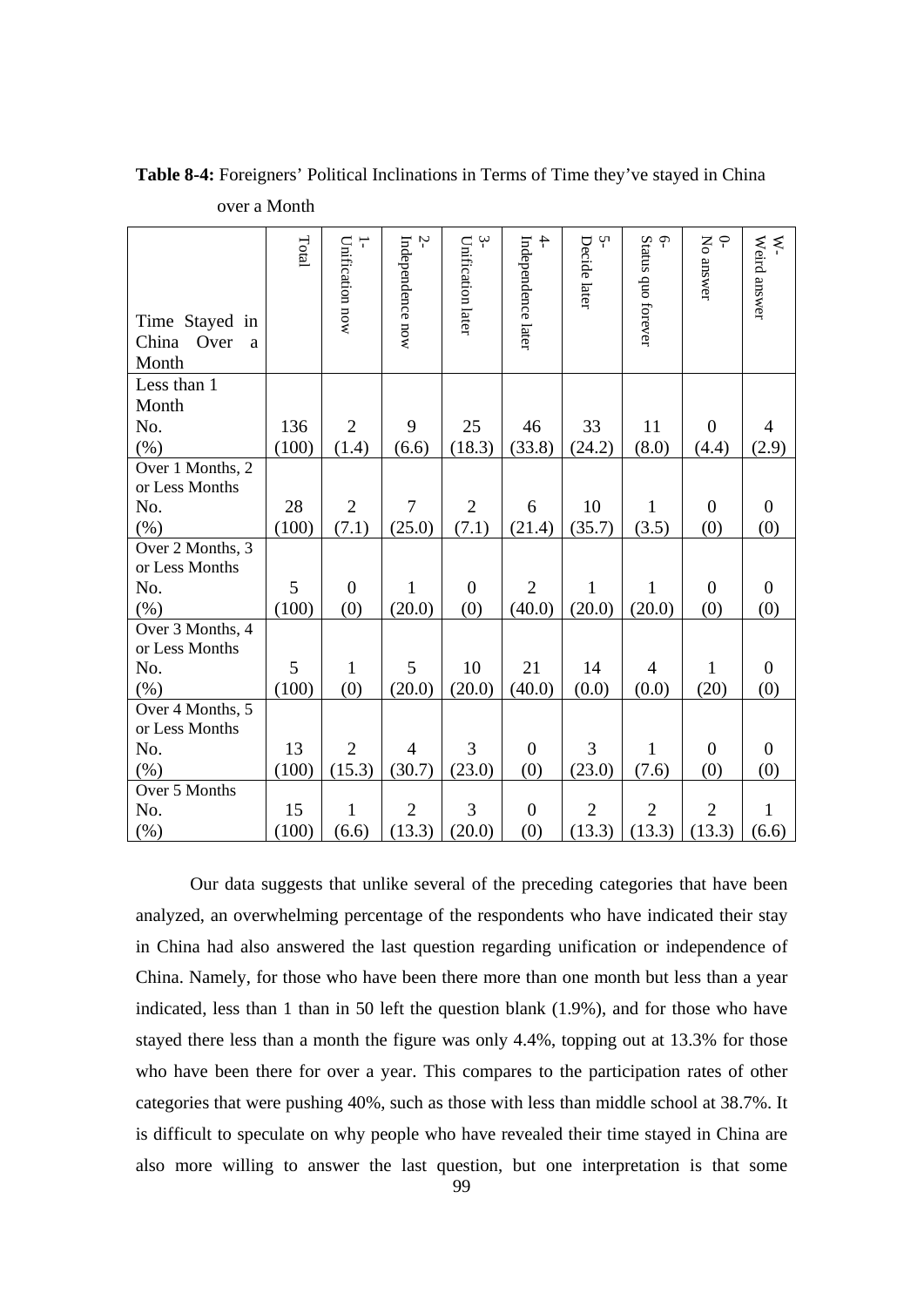respondent who did not reveal their time stayed in China felt burden to answer questions about China in general, maybe it lacked immediacy and relevance to the respondents lives, unlike socioeconomic issues, issues about one's country, gender and transnationalism.

 One of our major findings is that the longer they have stayed in China, the more likely they would be pro-unification, although those who have stayed there a month or less are only slightly less likely to support unification later (18.3%) than those who have lived there a year or more (20%). But combined rate of support for those who either favor unification now or status quo now and unification later is less than 1 in 5 (19.7), holding stable at 19.5% for those who have been there over a month but less than a year and jumps significantly to well over 1 in 4 (26.6%), with increases apparent in support for unification now (6.6%) and status quo now/unification later (20%), compared to the corresponding figures for those who have lived there for more than one month but less than a year at 7.8% and 11.7%, respectively.

 We've also found that all three groups pertaining to time stayed in China indicated support for leaving the status quo without going towards unification or independence in the future at near consistent rates with combined support for status quo now decide later and status quo forever hovering at a band of 32.2% for those staying there for one month or less, 28.8% for those staying for more than one month but less than a year and declining further to 26.6% for those who have stayed there a year or more. However, whereas 2 groups representing those who have stay in China the least supported keeping the status quo for now at 24.2% and 27.4%, respectively, with correspondingly low statistics for keeping the status quo forever, questions 5 and 6 were supported by those who have stayed a year with the same parity at 13.3% each. This may allude to the fact that about a quarter who have stayed in China for a year or less have not made up their mind up about independence, and when they do visit China for over a year, they are likely to become more pro-unification.

#### **8.5 Political Inclinations in Terms of One's Family and Business Connections to China**

 Next we looked at respondents' connections to China. 258 people responded to the question with 171 saying they had no family or business connections to China, 18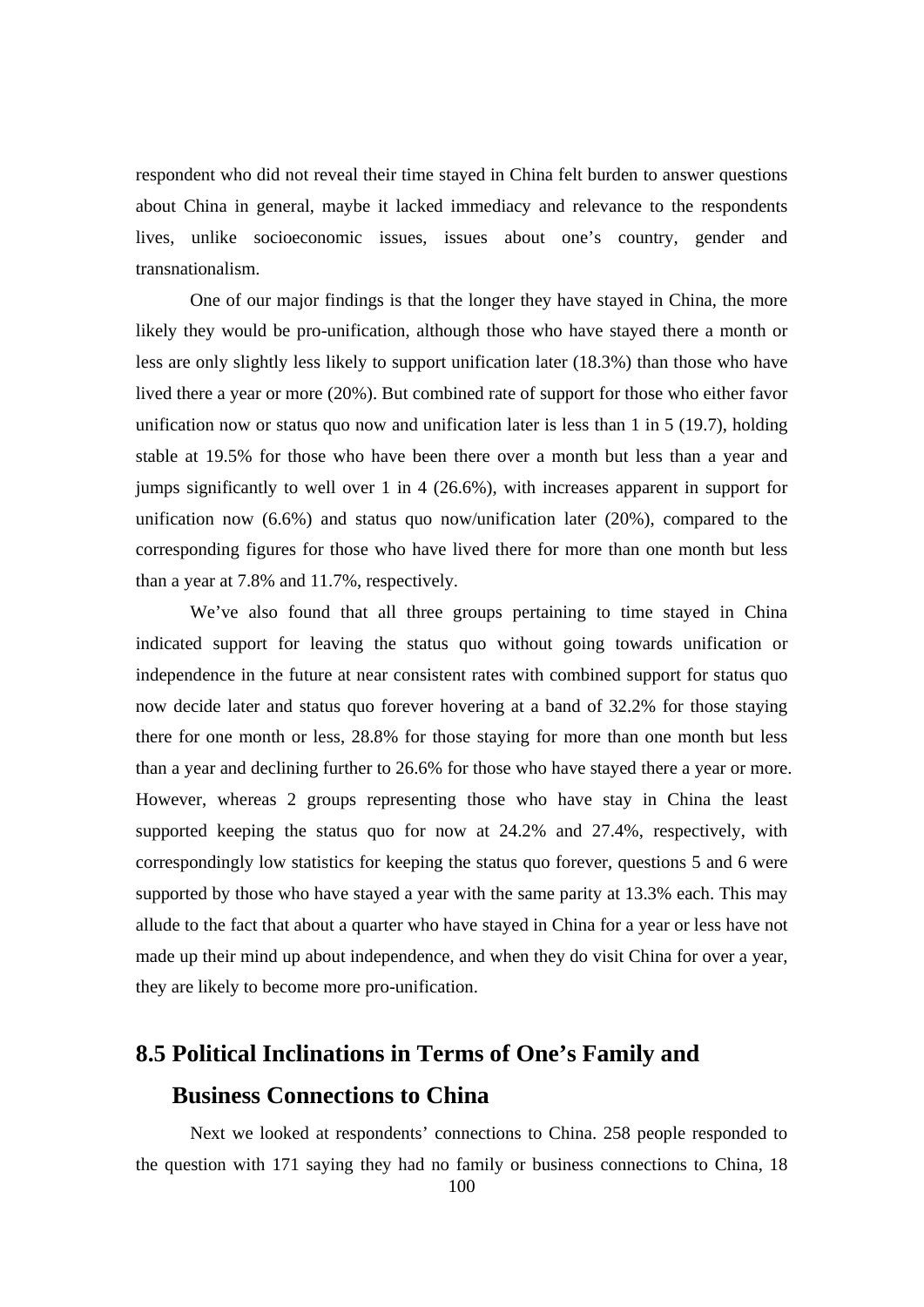saying they had some family but no business connections, 4 indicating they had both business and family connections to China, 36 saying they had family connections but no business connections. This means that nearly 2 in 3 (66.2%) did not have either business or family connections to China. Unfortunately, due to the ambiguity that resulted after the tabulating the responses, we do not feel confident that it would help in identifying any useful correlations; here's why:

Firstly, the low number of respondents indicating they had both family and business connections meant that each respondent accounted for ¼ the result. As we have seen previously, most of the percentages have looked at look at ranges between 5% and 30%; we do not think 4 respondents is statically significant; moreover, if we would have resulted in 25%, 25%, 25%, 25%, 0%, 0% for the corresponding answer choices 1-6 in the last question dealing with cross-Strait relations.

Secondly, while 36 is a statistically significant number, which have accounted for those who had no family connections but some business connections, five of them "weird" answers accounting 13.8% of the total, which could dramatically altered the results of the question. But one aspect that we can perhaps glean is that, of the 171 who indicated they did not have business or family connections nearly twice as many of the respondents supported independence now or status quo now/independence later (40.2%) versus unification later (20.4%).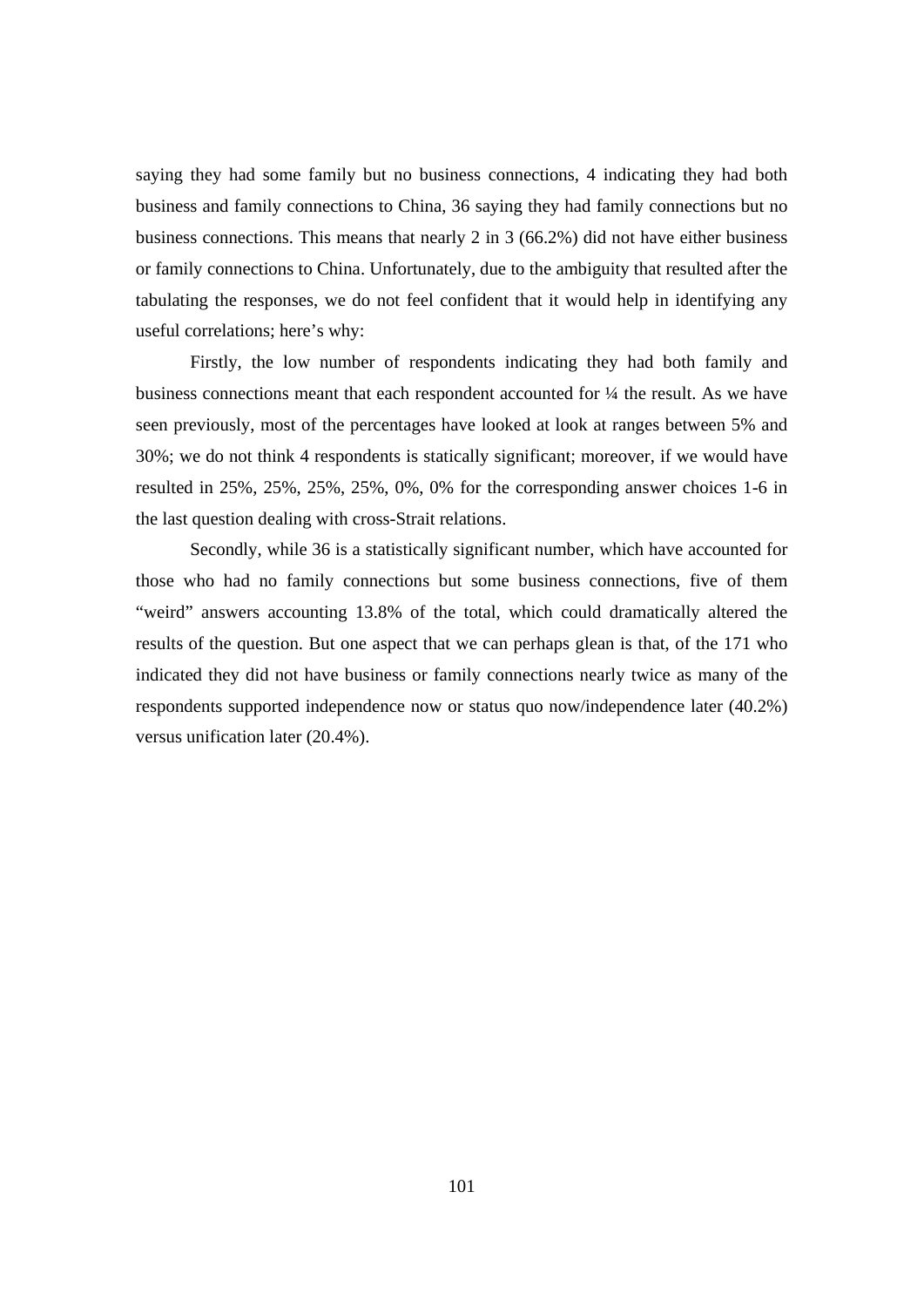| Nature of<br>Connections to<br>China  | Total          | Unification now<br>$\overline{1}$ | $\zeta$<br>Independence now | $\mathfrak{g}$<br>Unification later | $\overline{4}$<br>Independence later | Ņ<br>Decide later | $\varphi$<br>Status quo forever | $\subset \Gamma$<br>No answer | W-<br>Weird answer |
|---------------------------------------|----------------|-----------------------------------|-----------------------------|-------------------------------------|--------------------------------------|-------------------|---------------------------------|-------------------------------|--------------------|
| No family & no                        |                |                                   |                             |                                     |                                      |                   |                                 |                               |                    |
| <b>Business</b><br>Connections        |                |                                   |                             |                                     |                                      |                   |                                 |                               |                    |
| No.                                   | 171            | 3                                 | 20                          | 32                                  | 49                                   | 47                | 17                              | 18                            | 3                  |
| $(\% )$                               | (100)          | (1.7)                             | (11.6)                      | (18.7)                              | (28.6)                               | (27.4)            | (9.9)                           | (10.5)                        | (1.7)              |
| Some Family                           |                |                                   |                             |                                     |                                      |                   |                                 |                               |                    |
| <b>But no Business</b>                |                |                                   |                             |                                     |                                      |                   |                                 |                               |                    |
| Connections                           |                |                                   |                             |                                     |                                      |                   |                                 |                               |                    |
| No.                                   | 18             | $\mathbf{1}$                      | $\overline{0}$              | $\overline{4}$                      | 5                                    | 5                 | 3                               | $\boldsymbol{0}$              | $\boldsymbol{0}$   |
| (% )                                  | (100)          | (5.5)                             | (0)                         | (22.2)                              | (27.7)                               | (27.7)            | (16.6)                          | (0)                           | (0)                |
| Some Family                           |                |                                   |                             |                                     |                                      |                   |                                 |                               |                    |
| and Some                              |                |                                   |                             |                                     |                                      |                   |                                 |                               |                    |
| <b>Business</b>                       |                |                                   |                             |                                     |                                      |                   |                                 |                               |                    |
| Connections                           |                |                                   |                             |                                     |                                      |                   |                                 |                               |                    |
| No.                                   | $\overline{4}$ | $\mathbf{1}$                      | 1                           | 1                                   | 1                                    | $\mathbf{0}$      | $\overline{0}$                  | $\overline{0}$                | $\boldsymbol{0}$   |
| (% )                                  | (100)          | (25.0)                            | (25.0)                      | (25.5)                              | (25.0)                               | (0)               | (0)                             | (0)                           | (0)                |
| No Family but<br><b>Some Business</b> |                |                                   |                             |                                     |                                      |                   |                                 |                               |                    |
| Connections                           |                |                                   |                             |                                     |                                      |                   |                                 |                               |                    |
| No.                                   | 36             | $\mathbf{1}$                      | 5                           | 8                                   | $\overline{7}$                       | 5                 | $\overline{0}$                  | 5                             | 5                  |
| (% )                                  | (100)          | (2.7)                             | (13.8)                      | (22.2)                              | (19.4)                               | (13.8)            | (0)                             | (13.8)                        | (13.8)             |
| No answer                             |                |                                   |                             |                                     |                                      |                   |                                 |                               |                    |
| No.                                   | 33             | $\mathbf{1}$                      | $\overline{4}$              | 5                                   | 10                                   | 8                 | 5                               | 20                            | $\overline{0}$     |
| $(\%)$                                | (100)          | (3.0)                             | (12.1)                      | (15.1)                              | (30.3)                               | (24.2)            | (15.1)                          | (60.6)                        | (0)                |

**Table 8-5:** Foreigners' Political Inclinations in Terms of Their Connections to China

### **8.6 Political Inclinations in Terms of Length of Time Planning to Stay in Taiwan**

 Next we looked at how long the foreigners were planning to stay in Taiwan. Our survey has yielded 249 valid responses for the question asking how long they've stayed, including 20 who wrote "?". Of the 249 , almost 1/5 indicated they plan to stay half a year or less (20.1%), a little more than a quarter said they plan to stay over half a year and up to 1 year (27%), 58 planned to stay over a year and up to 2 years (23%) and 43 said they planned on staying for over 2 years (17.3%). We found that the longer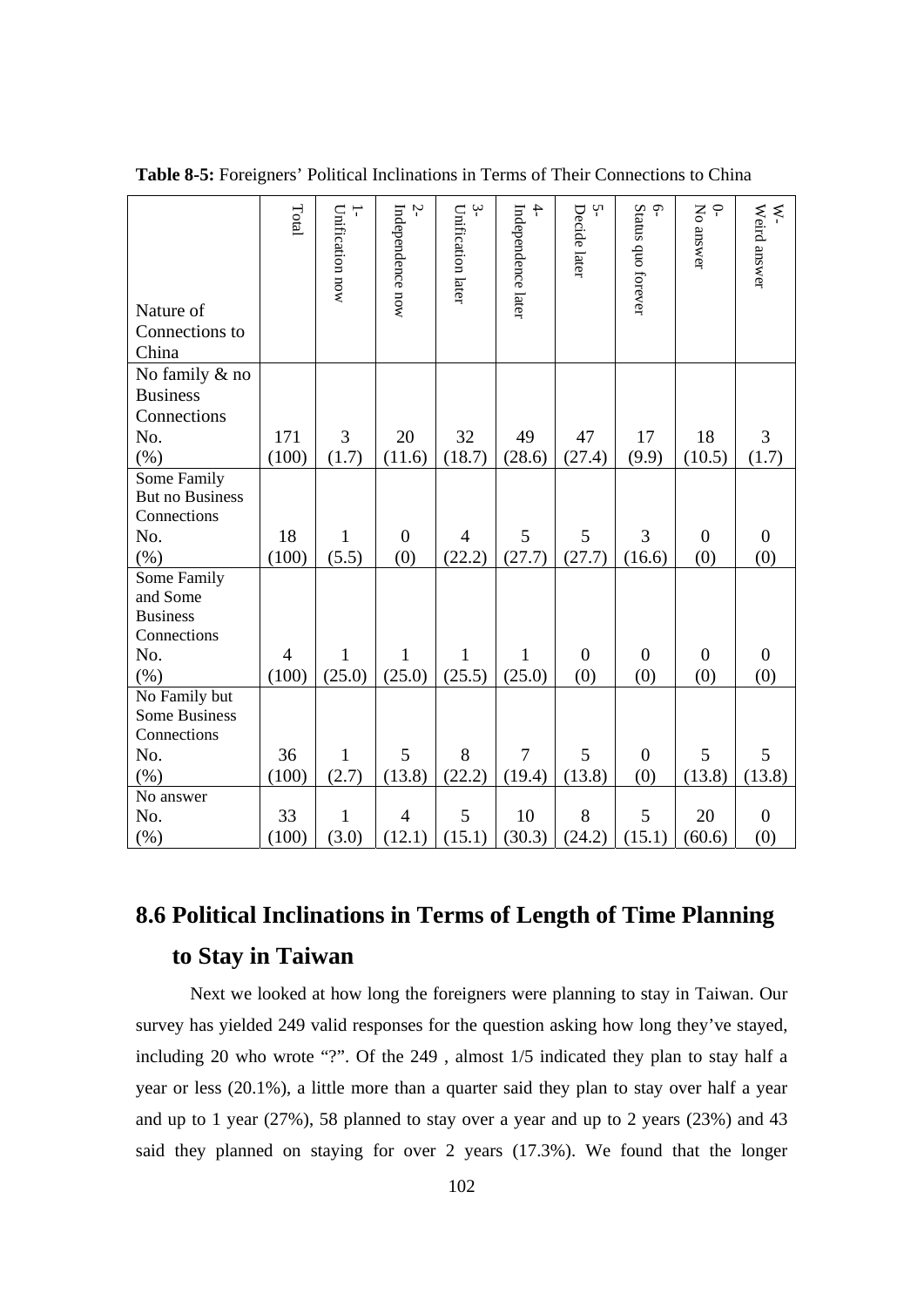foreigners plan to stay in Taiwan, the less likely they are to be pro-independence and the more likely to support pro-unification. Namely, the results show that those who plan to stay here less than six months are in most support of taking action now to decide whether to go towards unification or independence with the corresponding statistics represented by 4% and 12%, respectively. The difference in the percentage of those who support independence now, however is only marginally higher than that of those planning to stay 7-12 months, though only marginally at 11.9%. But these rates are nearly three times that of respondents who plan on staying for more than 2 years at 4.6%. In terms of unification later, though, more than 1 in 4 were in accordance (25.5%), verses only 14% of those planning on staying here 6 months or less, 23.8% of those staying 7-12 years and only 12% of those planning on staying for 1-2 years.

 We also found that those who plan on staying here for over two more years, the more likely they are to support either status quo now and decide later (25.5%) and status quo forever, (6.9%), which added together is 32.4%, though not necessarily the most likely to support status quo forever, which is represented by those who have plan to stay for 1-2 years (3.4%). In contrast, only those who have stayed here for 6 months or less supported either status quo now and decide later or status quo forever 28%, 29.7%, 24%, respectively. In fact support for either question 5 or 6 seems to decline as one plans to stay for 2 years, but seems to increase significantly if they plan on staying here for over 2 years.

Our guess is that those who have stayed here the longest, because of their attachment to Taiwan in several dimensions including economic, psychological and political, have led them to believe that leaning on one side of the independence/unification debate does not present a workable solution in the context of their vest stakes in Taiwan. In contrast, for those who plan on leaving sooner, their transnational mobility and personal circumstances might significantly affect what they deem as an acceptable solution (either independence or unification at some point) in their own based on their connections to Taiwan, so they might be less wary in making a decision, because on a temporal bases, they would be affected less by a change in the status quo. As for those respondents who said they were "?" as a response to how long they plan to stay, we an also see that while they supported status quo now and independence in the future, 1 in 2 supported either deciding status quo in the future or to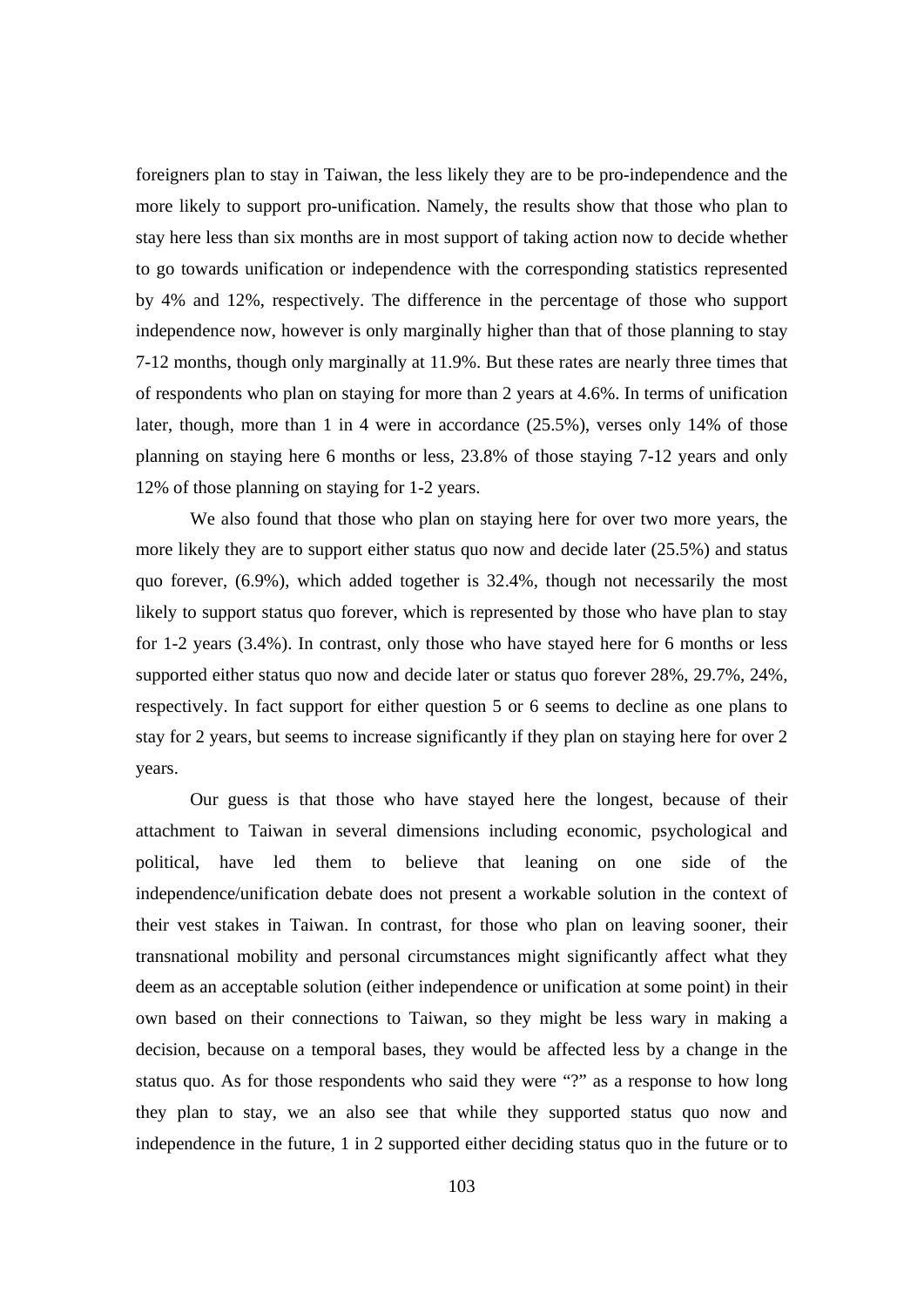keep the status quo forever. We can thus say that respondents who don't know how long they would stay would also likely favor a cross-Strait policy that does not change for now, and time would be needed for them to make up their minds regarding the issue, because the future for them is so uncertain for them at present.

#### **8.7 Political Inclinations in Terms of Intended Destination after Leaving Taiwan**

We did not analyze question 16 as rigorously as possible, because it was our intention to merely solicit several respondents who planned to move to China, and therefore analyze the "China factor" more in depth by comparing the pull of the of the country with others and its correlative effects on political inclinations regarding the cross-Strait issue. However, we did manage to indicate the respondents into three discernable categories of those who don't know where they're going next (44), those going somewhere else other than China (183) and those going to China (22). This yielded 249 respondents, and the corresponding percentages that each of the sub-groupings represented was 17.6%, 73.4% and 8.8%, respectively.

Despite the shortcomings of obtaining results from only 22 people who planned to move to China next, we found that those moving to China tend to be most in support Taiwan independence at some point in time, with over 2 in 5 (40.8%) support of either question 2 or question 4, whereas the corresponding statistic for those who don't know was 34% and those planning on moving somewhere next was 37%. Thus the disparities of support independence was not incredibly high. However, those moving to China also seemed the least willing to see the cross-Strait to see the impasse prolonged forever, as only 4.5% saying they supporting status quo forever, about ¾ the ratio of those who plan on moving somewhere else (6.0%) and about 1/3 as much as those who don't know (18.1%). Most respondents who planned on moving to China next also were also in favor of keeping the status quo now and deciding later with 36.3 **—** the highest ratio seen among all answer choices among the three groups. Since they tend not wanting to see the impasse going on forever, it should unsurprising then that they'd idealize it to be solved in the future. As we've noted earlier, however, many of them would carry with them their support for independence despite their move to China.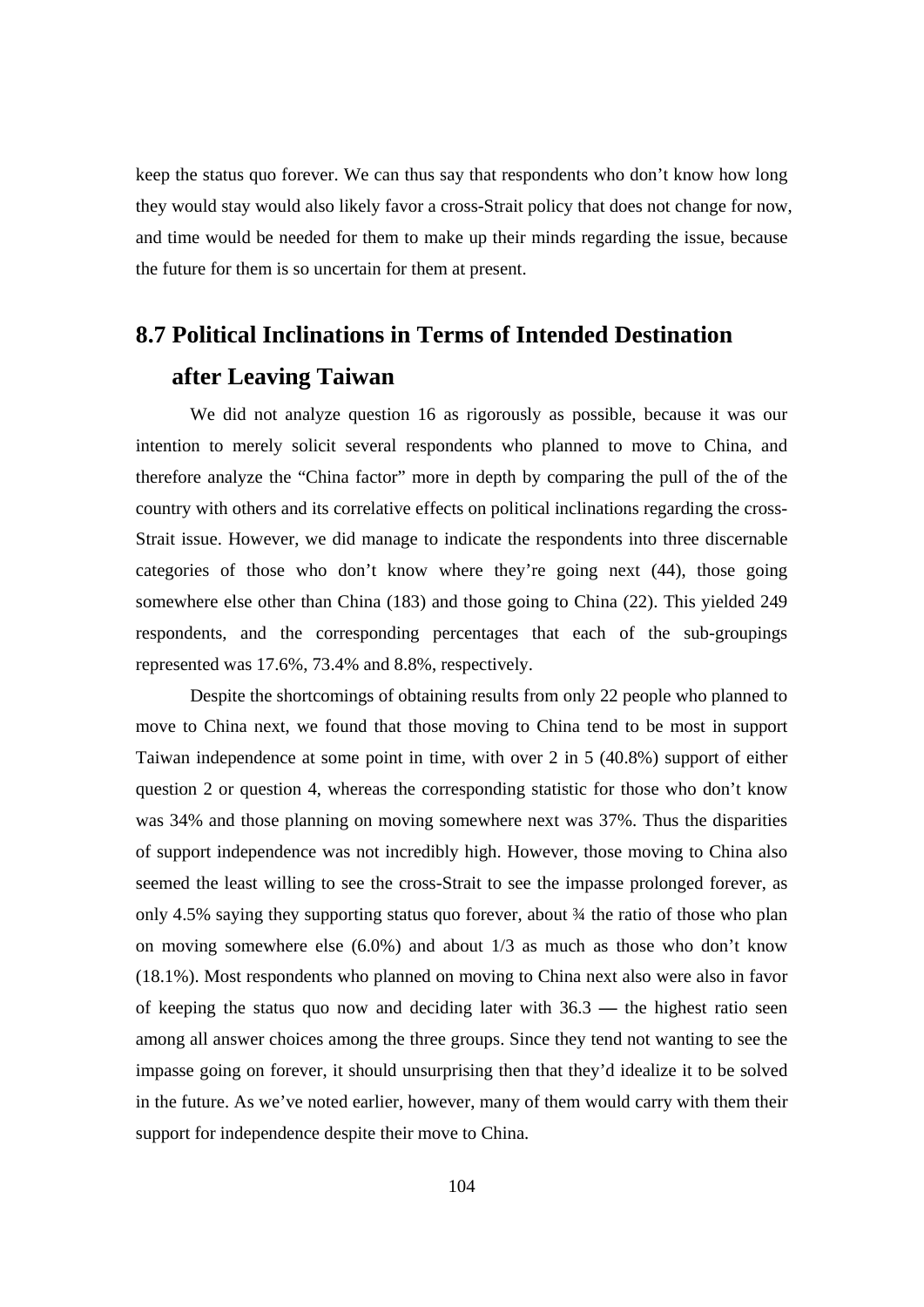Here lies one of our most critical points about the "China Factor": As we have already discussed, although they are predominately pro independence, those people who have never been to China before tend to be in higher support of unification than are the people who have been there several times, and have become more in support of the status quo. We've also noted that the longer one has lived there, support for unification tends to increase. As our study shows, those who plan to move to China are in fact more proindependence, and that they have the propensity to become more pro-unification because of the time they've stayed and not necessarily because of the number of times they've traveled to China. The implication is that that the "China Factor" is real, but it has a higher likelihood of altering one's political inclinations toward unification **—** even to people who are pro-independence to begin with **—** only if they've experienced China for longer periods of time, not merely by visiting there very often.

We should also make note that in terms of the people who didn't know what they were going to do next, that they tended to support keeping the status quo and deciding unification or independence later and keeping the status quo forever equally at rates of 18.1% and 18.1% respectively. Yet much like their counterparts in the other grouping regarding one's next country of destination, those who didn't know were also high in pro independence at some point in time at a rate of 34.1%. They were also least in support of unification later with only 11.3% as compared to those moving somewhere else (21.3%) and those moving to China (13.6%). Out of the groups, those who didn't know also supported unification now at 0%, verses 2.7% and 4.5%, respectively for the other two groups. One must not forget that since they don't know where they're going next, Taiwan would still remain as a possible place for them to stay in the foreseeable future. This could be a possible rationale why they would be in lowest support of unification, in that they would be wary of the political change that may come as a result of unification. Hence it shouldn't be to surprising, that those who don't know can be a seen as a group who would be resistant to a change in the status quo for now, as also evidence by their low support of independence later at 6.8%, with the corresponding statistics of 11.4% and 4.5% for the other two groups, respectively. And not coincidentally, those who didn't know about their next decision also were the group to skip the last question regarding the cross-Strait situation.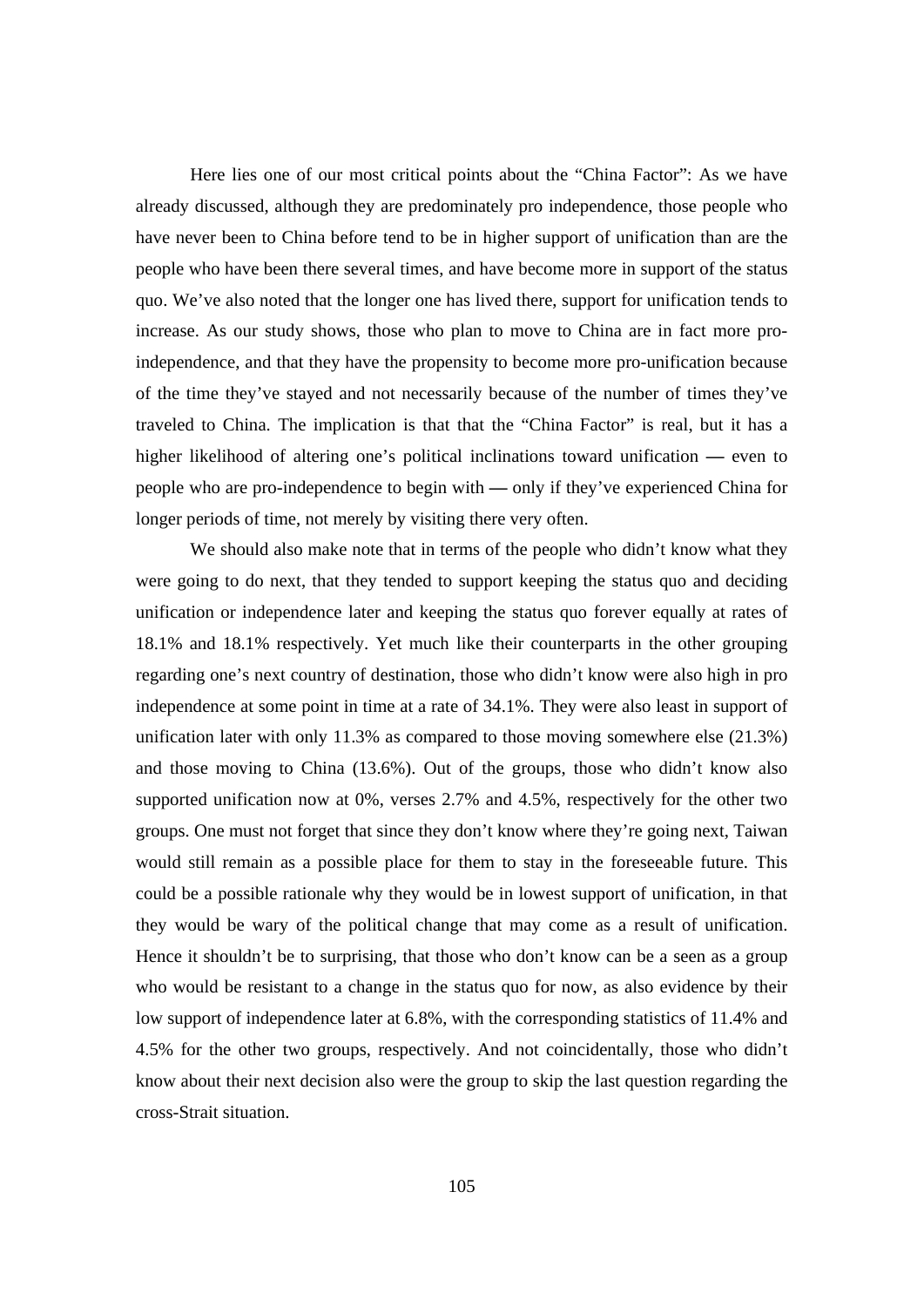#### **8.8 Summary**

We found that the group most likely to leave the last question blank comprised of those who've stayed here for 37-48 months with 33%, followed by those who've stayed 13-24 months. The results show that those who've stayed here for 25-36 months are most likely to answer the last question with a figure of 4.7%. The 25-36 age, in fact, seems like the major anomaly among the groups. In particular, they ranked highest in supporting independence later with 42.8%, compared to the other groups. This suggests that the political inclinations regarding the cross-strait situation of the 25-36 age tends is less to prone to be scattered along the political spectrum and more concentrated in the status quo now/independence later categories.

Our main finding is that there is a significant rift between respondents who have traveled 1-3 countries and all the others who have traveled to more than 3 countries. Those wo have traveled to 4-6 countries rate independence later very highly at 42.5%; for those visiting 7-9 countries, 10-12 countries and 13 countries or more, the rating for independence later was 26.9%, 32.3%, and 32.2%, respectively. In contrast, only 10% of those who visited 1-3 countries chose independence later. Another one of our key findings is that the respondents' number of countries traveled declines while the proportion of those leaving the question on political inclinations blank increases. We speculate that this can be explained by the possibility that worldly experiences gained through travels to countries help develop one's political psychology, a psychology that aides the foreigners in determining for themselves their political inclinations regarding the cross-strait situation.. In there seems to be a propensity for people who have traveled many countries to support independence later.

Our findings also suggest that 23.0% of those who have traveled to China 4 times or more are pro-unification **—** a rate that is much higher than the aggregate average of some 2.3% point in time if they had never visited mainland China compared to people who have visited mainland once. However, among those who have visited China three times or two times the corresponding rate is 0% and 0%. In terms of length of stay in China, we found that the longer they have stayed in China, the more likely they would be prounification, although those who have stayed there a month or less are only slightly less likely to support unification later than those who have lived there a year or more.